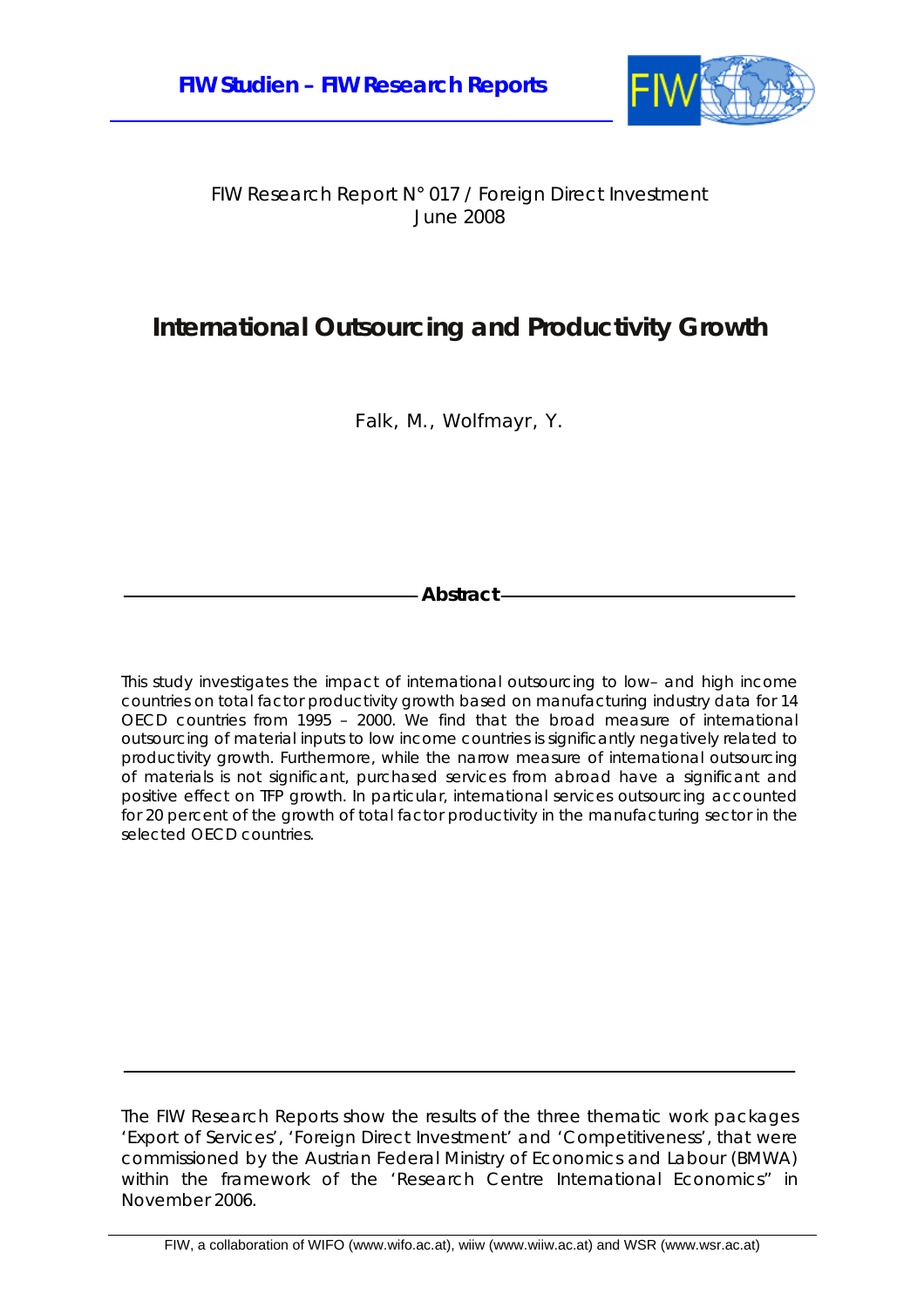

# ÖSTERREICHISCHES INSTITUT FÜR WIRTSCHAFTSFORSCHUNG

## **International Outsourcing and Productivity Growth**

### **Martin Falk, Yvonne Wolfmayr**

Projektkoordination: Yvonne Wolfmayr, Irene Langer

**April 2008**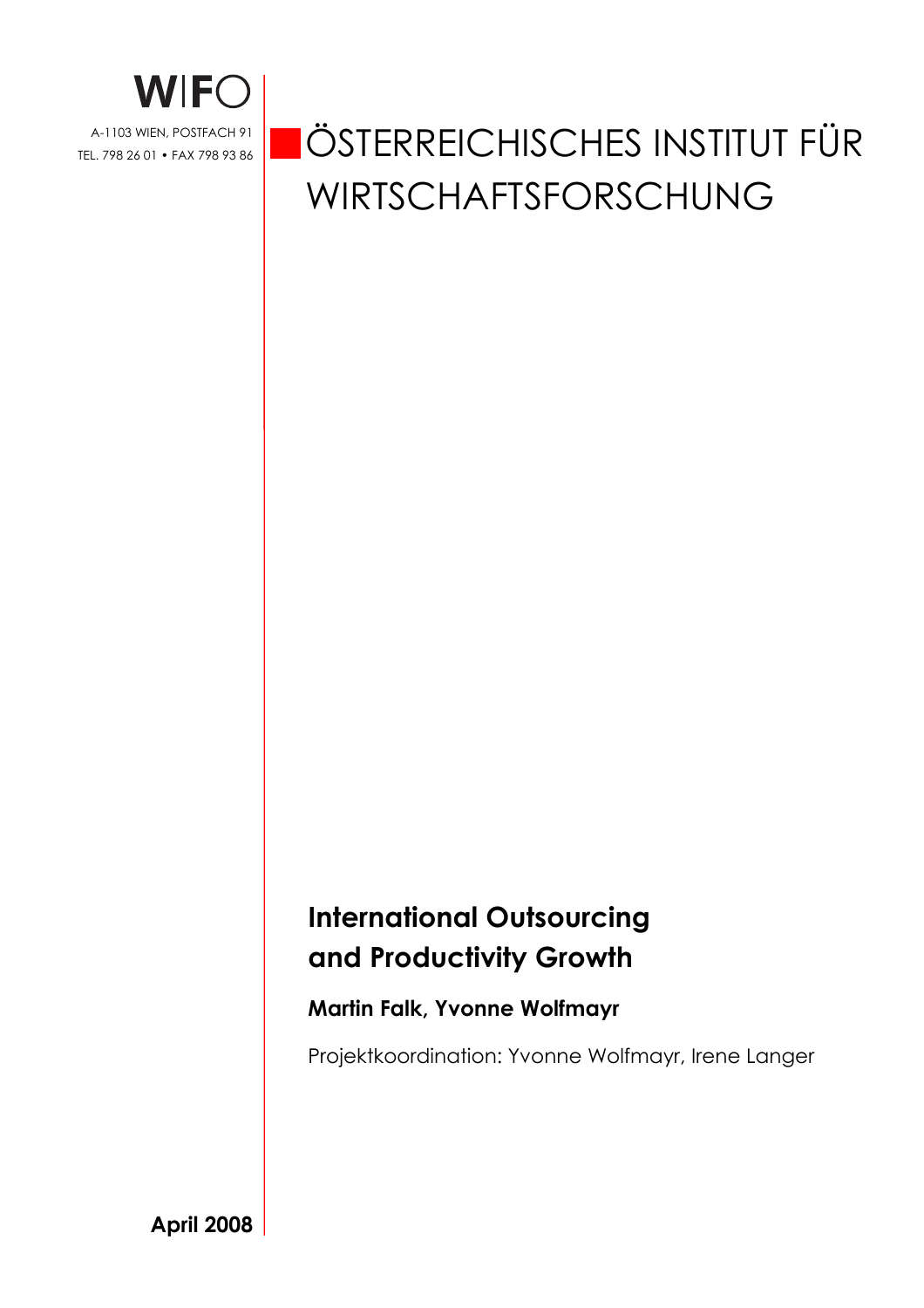### **International Outsourcing and Productivity Growth**

#### **Martin Falk, Yvonne Wolfmayr**

Studie des Österreichischen Instituts für Wirtschaftsforschung im Auftrag des Bundesministeriums für Wirtschaft und Arbeit

Arbeitspaket N°2 Direktinvestitionen: Modul 2, Teilmodul 2.2

Begutachtung: Werner Hölzl Projektkoordination: Yvonne Wolfmayr, Irene Langer

April 2008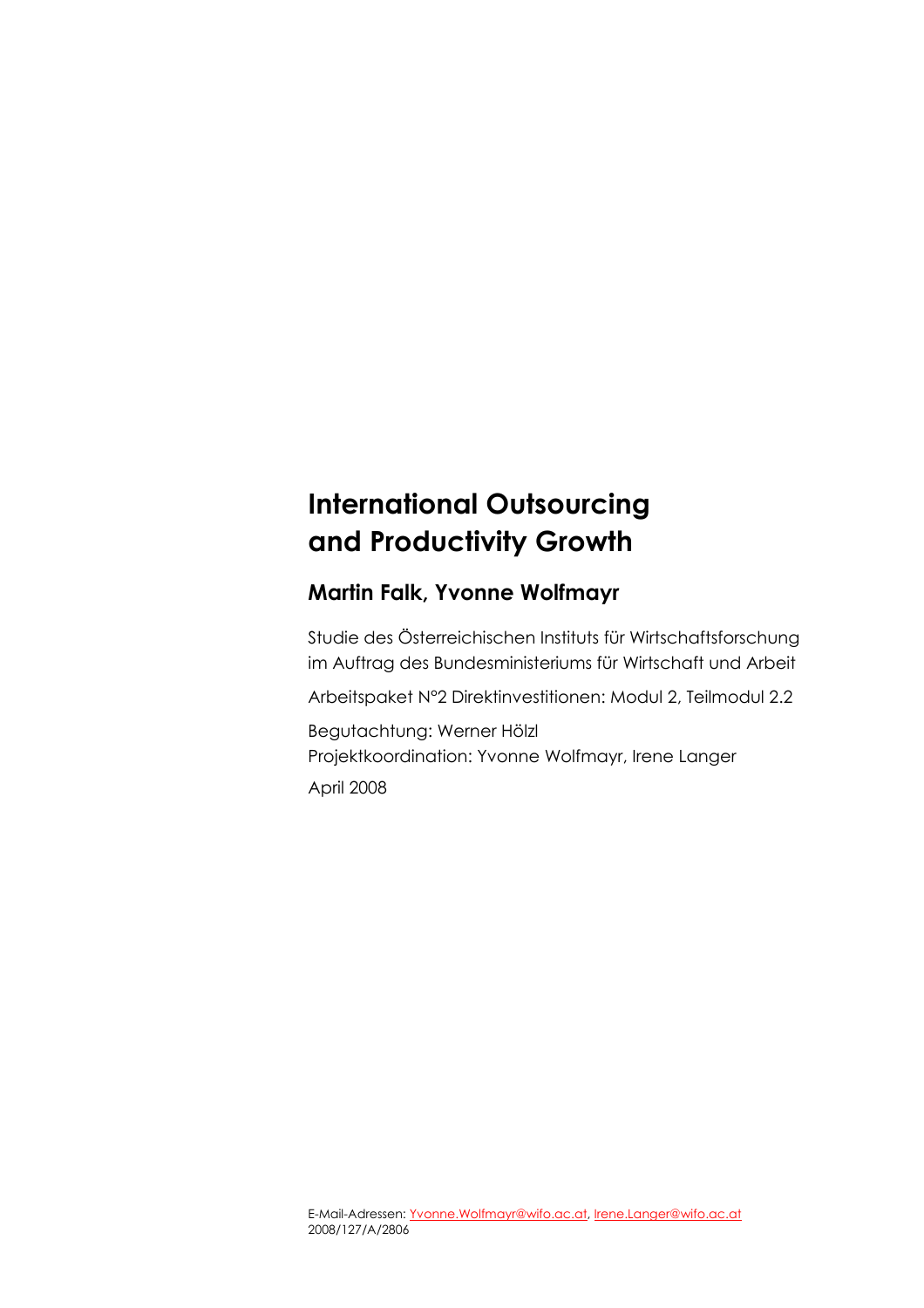### **International Outsourcing and Productivity Growth**

|                | <b>Contents</b>                 | Page         |
|----------------|---------------------------------|--------------|
|                | Das Wichtigste in Kürze         | 1            |
|                | <b>Abstract</b>                 | $\mathbf{3}$ |
| $\mathbf{1}$ . | Introduction                    | 5            |
| 2.             | <b>Empirical model</b>          | 7            |
| 3.             | Data and descriptive statistics | 9            |
| 4.             | <b>Empirical results</b>        | 13           |
| 5.             | <b>Conclusions</b>              | 15           |
| 6.             | <b>References</b>               | 17           |
| 7.             | <b>Appendix</b>                 | 19           |
|                |                                 |              |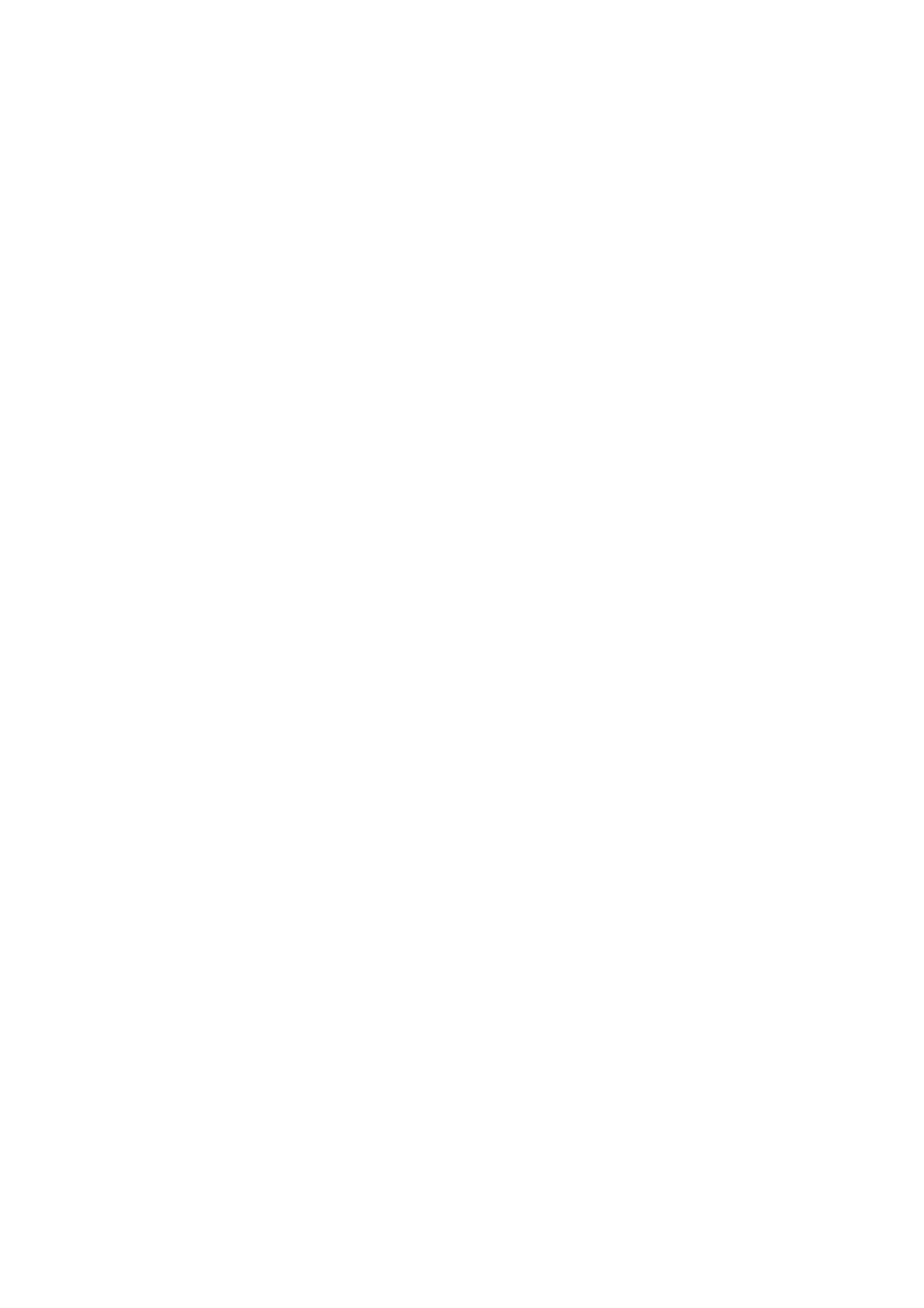### **International Outsourcing and Productivity Growth**

Address: Arsenal Objekt 20, A-1030 Vienna Address: Arsenal Objekt 20, A-1030 Vienna Phone: + 43-1-798 26 01 – 226 Phone: + 43-1-798 26 01 – 253 Fax: + 43-1-798 93 86 Fax: + 43-1-798 93 86 E-mail: Martin.Falk@wifo.ac.at E-mail: Yvonne.Wolfmayr@wifo.ac.at

#### **Das Wichtigste in Kürze**

#### **Martin Falk Yvonne Wolfmayr**

Diese Studie hat eine tief greifende empirische Analyse der Auswirkungen der zunehmenden Auslagerungsaktivitäten von Geschäftsprozessen auf die Entwicklung der gesamten Faktorproduktivität zum Inhalt. Die Datenbasis besteht aus 14 OECD-Ländern und 12 Industrien in der Sachgütererzeugung für den Zeitraum 1995 - 2000. Eine Besonderheit der Analyse ist die Untersuchung, ob sich die Produktivitätseffekte der Auslagerungsaktivitäten hinsichtlich der Zielregionen (z. B. Mittel– und Osteuropa, EU15 und neue dynamische Industrieländer in Asien) unterscheiden. Zudem wird zwischen der Auslagerung von Dienstleistungsaktivitäten und Sachgüterproduktionsauslagerung differenziert.

Die Ergebnisse auf Basis von Input–Output Tabellen, welche mit der Außenhandelsstatistik verknüpft sind, zeigen, dass die österreichische Industrie beim Outsourcing von Geschäftsprozessen vor allem auf inländische Partner setzt. Im Jahr 2000 entfallen 85% der gesamten importierten Vorleistungen aus der gleichen Industrie auf Unternehmen in Industrieländern mit einem ähnlichen BIP pro Kopf. Bei den zugekauften Dienstleistungen aus dem Ausland beträgt dieser Anteil sogar 90%. In Österreich ist die Auslagerungsintensität der Produktion am höchsten im Fahrzeugbau; dort hat sie auch zwischen 1995 und 2000 am stärksten zugenommen.

Die empirische Analyse kommt zu dem Ergebnis, dass die Entwicklung der Auslagerung von Dienstleistungen an ausländische Unternehmen einen positiven Effekt auf die Entwicklung der Faktorproduktivität hat. Der Produktivitätsbeitrag der zunehmenden Auslagerung von Dienstleistungen in das Ausland beträgt im Durchschnitt der OECD–Länder 20%. Sicherlich stellt dieser Wert eine Obergrenze dar, da der Produktivitätszuwachs auch von vielen anderen Faktoren (z. B. F&E–Aktivitäten, Innovationsaktivitäten) bestimmt wird, die in dieser Studie nicht betrachtet wurden.

Die Auslagerung von Produktionsaktivitäten in Niedriglohnländer innerhalb des gleichen Industriezweigs hat tendenziell einen positiven Effekt auf die Entwicklung der Faktorproduktivitäten in den betrachteten OECD–Ländern, welcher allerdings nicht signifikant ist. Auch für Österreich zeigt sich ein positiver Zusammenhang zwischen der Zunahme der Faktorproduktivität und der Entwicklung der Auslagerungsintensität. Dies gilt auch für den Zusammenhang zwischen dem Ausgangsniveau der Auslagerungsintensität und der Zunahme der gesamten Faktorproduktivität. Allerdings ist dieser Zusammenhang im Allgemeinen nicht signifikant. Betrachtet man importierte Vorleistungen aus allen Sektoren der Sachgütererzeugung so ist der Zusammenhang signifikant negativ.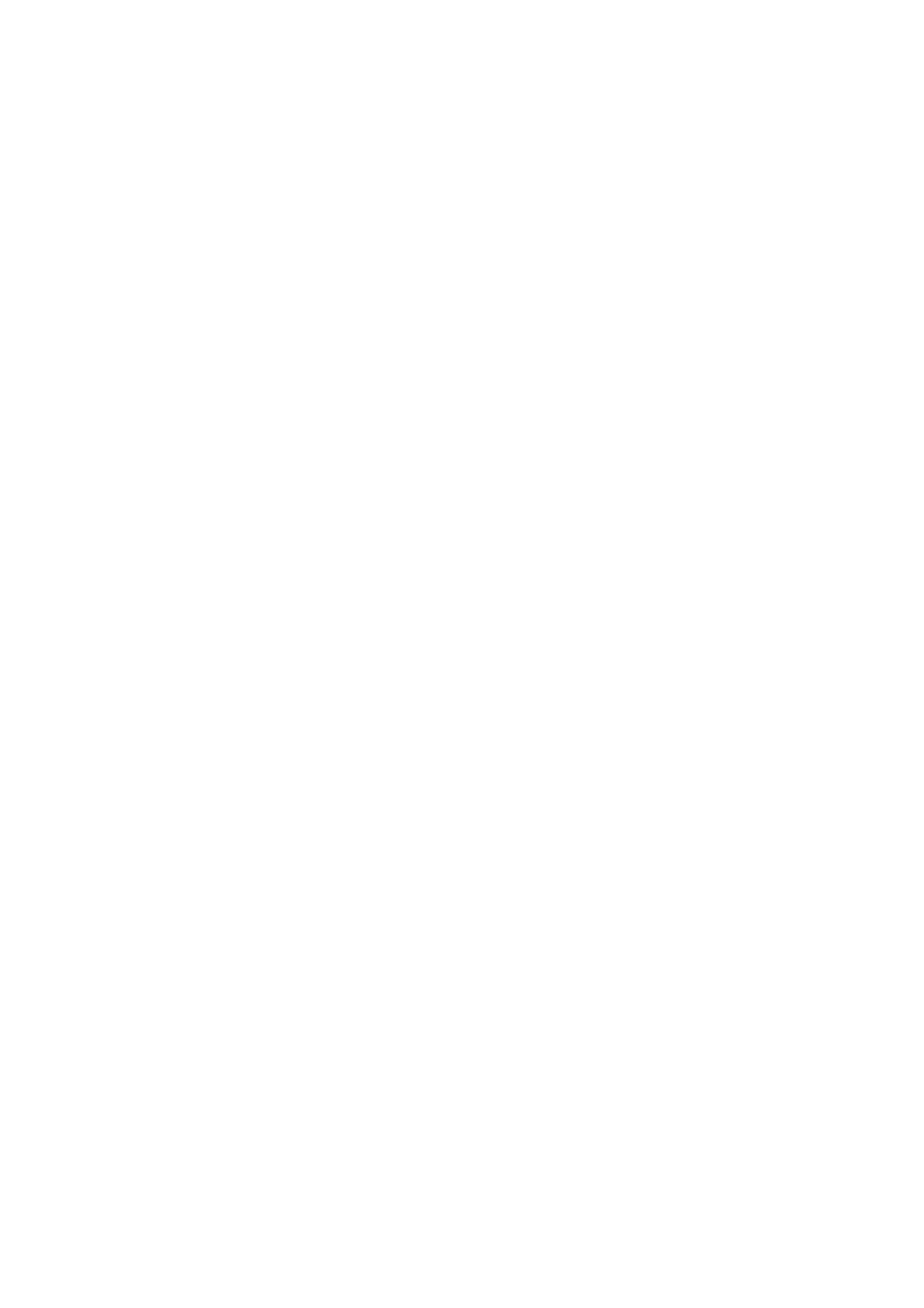#### **Abstract**

This study investigates the impact of international outsourcing to low– and high income countries on total factor productivity growth based on manufacturing industry data for 14 OECD-countries from 1995 – 2000. We find that the broad measure of international outsourcing of material inputs to low-income countries is significantly negatively related to productivity growth. Furthermore, while the narrow measure of international outsourcing of materials is not significant, purchased services from abroad have a significant and positive effect on TFP growth. In particular, international services outsourcing accounted for 20 percent of the growth of total factor productivity in the manufacturing sector in the selected OECD-countries.

Keywords: international outsourcing, total factor productivity growth

JEL Classification: F14, F23, L23.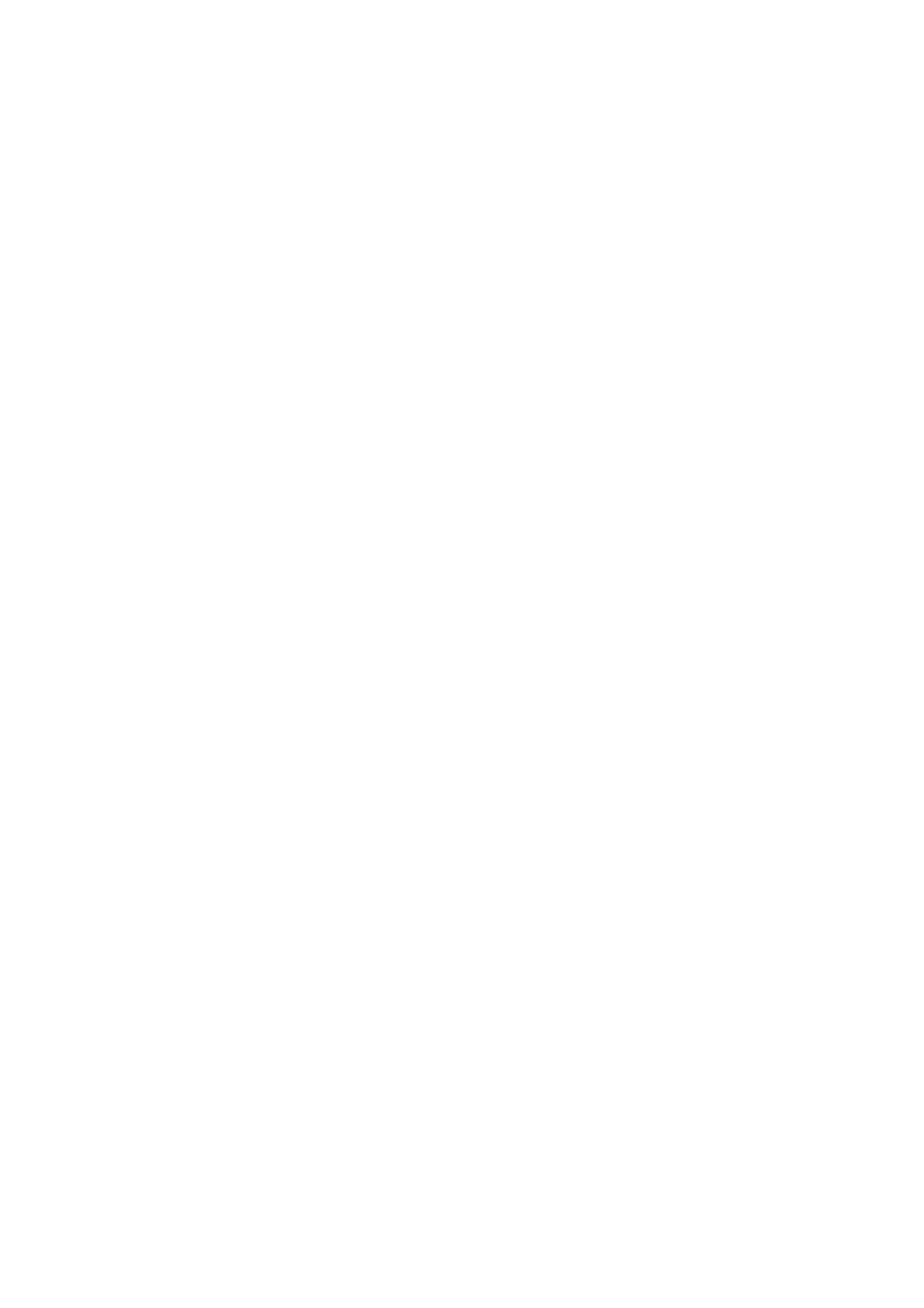#### **1. Introduction1)**

In the last 20 years there has been rise in the fragmentation of the production processes in OECD-countries. This is manifested in the increase of international outsourcing of materials and services inputs, in particular to low– and medium income countries (see Ahn et al., 2008, Feenstra and Hanson, 1999; Falk and Wolfmayr, 2008). However, there is little empirical evidence on the productivity effects of international outsourcing to date (for a survey see Olsen, 2006). Using US industry data for the period 1992 - 2000, Amiti and Wei (2006) find a significant positive effect of services outsourcing and a somewhat smaller positive effect of manufacturing outsourcing on labor productivity. In particular, the authors find that international service outsourcing accounted for 11 percent to 13 percent of the total growth in labor productivity in the US manufacturing sector and that material offshoring accounted for 3 percent to 6 percent. Ten Raa and Wolff (2001) emphasize the role of domestic outsourcing of services. Using US industry data, the authors find that the increase of purchased services explains 20 percent of productivity growth. Using industry data for Austria, Egger et al. (2001) find that outsourcing to Central and Eastern European countries is significantly positively related to growth of total factor productivity. The positive TFP effect of outsourcing is less pronounced in low–skill, labor–intensive industries and more pronounced in capital–intensive ones. Furthermore, there are some studies investigating the productivity effect of outsourcing at the firm level (see among others Girma and Görg, 2004; Görg et al., 2008). For instance, Görg et al. (2008) find that outsourcing of services inputs is positively related to productivity growth based on firm–level data for the Irish manufacturing sector.

This paper re–investigates the productivity effects of international outsourcing distinguishing between outsourcing of service and material inputs at the industry level. Based on Input-Output tables, we construct several different measures of international outsourcing. We distinguish between a narrow measure of outsourcing that includes only imported intermediate inputs from the same industry class, a broad measure of outsourcing comprising all imported materials and an indicator of international outsourcing of service inputs. Furthermore, we combine the trade statistics for goods and services imports with information from Input-Output tables. This enables us to identify the imported intermediates by their country of origin. Specifically, we distinguish between imported materials and (for the first time) imported services both from low–wage countries (i.e. new EU member states and developing and newly industrialized countries (NICS)) and high–wage countries (i.e. former EU15 member states and the remaining OECD-countries). The total factor productivity equation is estimated by OLS using a cross–section of long–differences (i.e. changes in logarithms between 1995 and 2000). Furthermore, we apply several different estimation techniques and specifications in order to check for the robustness of our findings. We use the

l

<sup>1)</sup> We would like to thank Mariya Hake for proof-reading.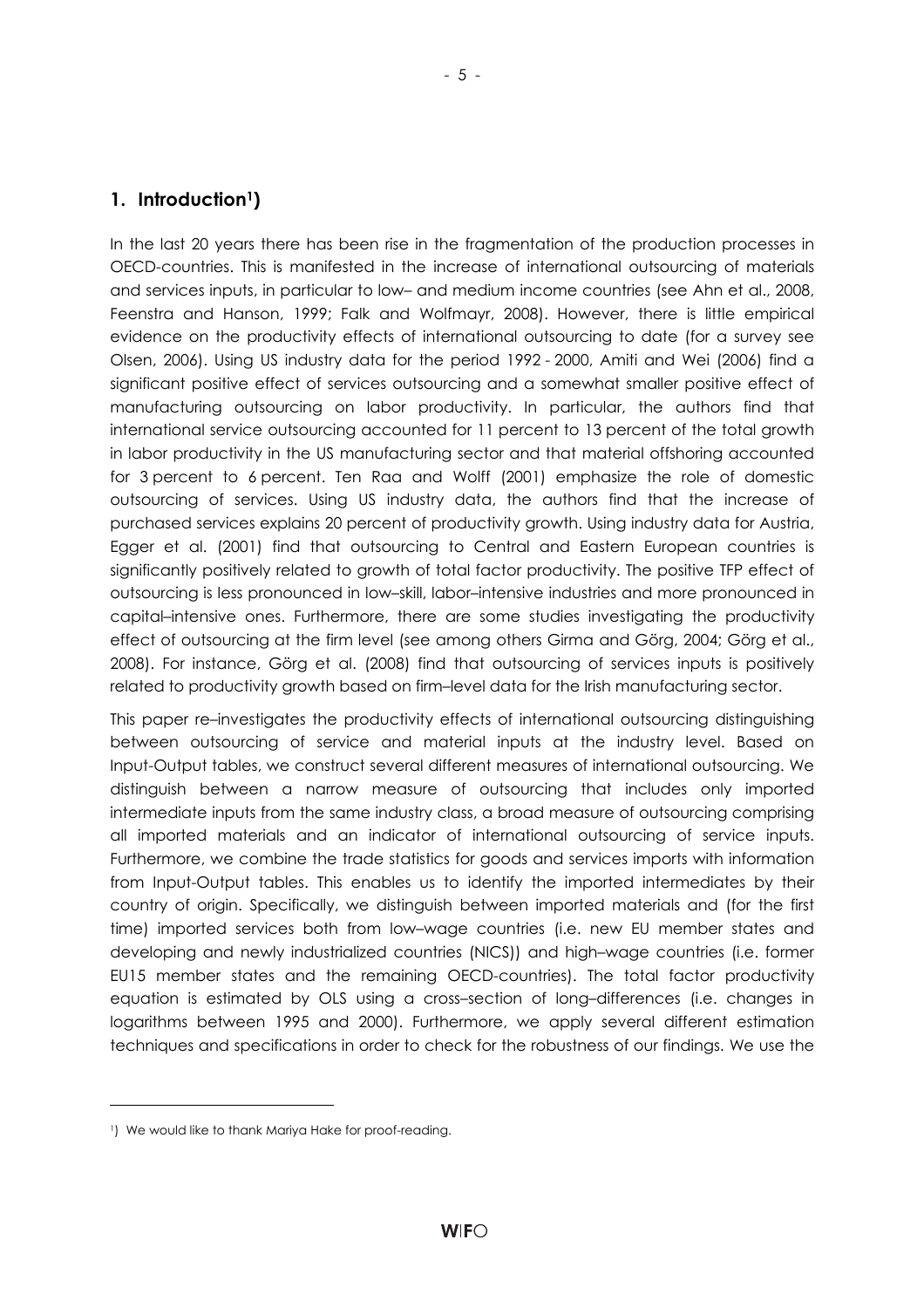robust regression method that provides robust estimates particularly in the presence of outliers.

- 6 -

The structure of this paper is the following. Section 2 introduces the empirical model and the hypotheses. Section 3 presents the data used, while the empirical results are discussed in section 4. Some concluding remarks are provided in section 5.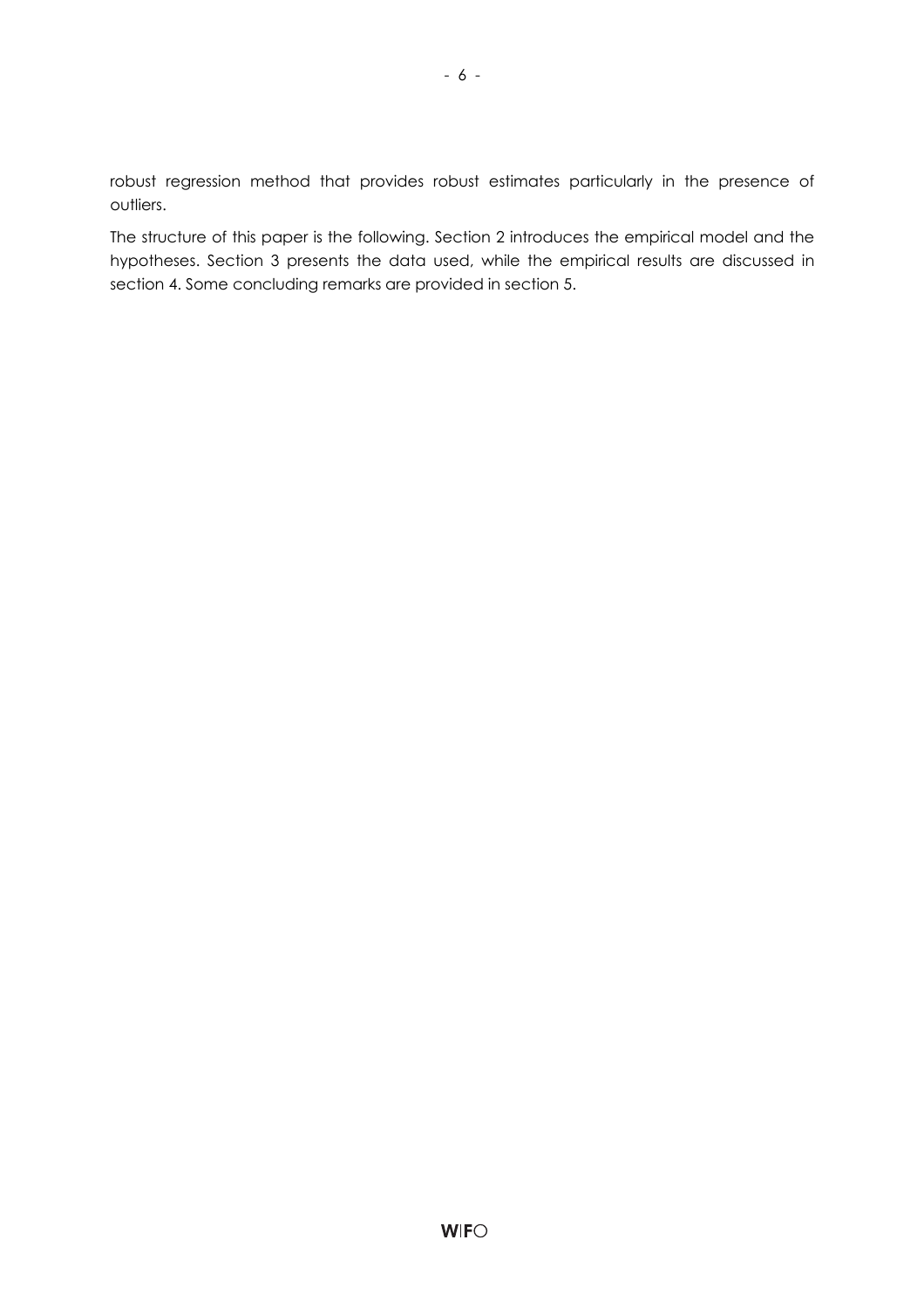#### **2. Empirical model**

In order to investigate the productivity gains from international outsourcing we use industry data for several countries. The relationship between the level of total factor productivity and international outsourcing can be described as:

 $\ln TFP_{ijt} = \beta_0 + \beta_1 Z_{ijt}^k + \beta_3 T + \mu_j + \varepsilon_{ijt}$ ,

where t denotes time, j denotes industry and i denotes country. TFP is the quality adjusted level of total factor productivity based on the EUKLEMS database,  $Z_{\scriptscriptstyle{irr}}^k$  are various k indicators of international outsourcing measured as imported materials in relation to the industry's output.  $\mu_i$  is a sector effect, T is the time trend, and  $\varepsilon_{ii}$  is the error term. Taking "long differences" across the whole of our time period and adding industry and country dummy variables gives the following TFP equation:

$$
\Delta \ln TFP_{ijt} = \alpha_0 + \alpha_1 \Delta Z_{ijt}^k + \sum_{j=1}^J \alpha_j DSEC_j + \sum_{l=1}^L \alpha_l DCO_{il} + v_{ijt},
$$

where the new error term,  $v_{ijt} = \varepsilon_{ijt} - \varepsilon_{ijt-1}$ , has a zero mean and constant variance.  $\Delta$  refers to the change of the variables from 1995 to 2000. Time differencing of the time trend generates the constant  $\alpha_0$ . However, a positive association between TFP growth and the change in international outsourcing may reflect reverse causality, that is, increased outsourcing activities is rather the result of productivity growth and not the source of it. It may be the case that industries with a high productivity growth rate are increasing their outsourcing activities more than average. In order to control for the reversed causality problem we estimate the relationship between the initial level of international outsourcing and total factor productivity growth:

$$
\Delta \ln TFP_{ijt} = \alpha_0 + \alpha_1 Z_{1995,ij}^k + \sum_{j=1}^J \alpha_j DSEC_j + \sum_{l=1}^L \alpha_l DCO_{il} + v_{ijt},
$$

where  $Z_{1995,jj}^k$  is the initial level share of various indicators of international outsourcing. We use the so–called broad and narrow measure of international outsourcing,  $Z_{ij}^B$  and  $Z_{ij}^N$ , omitting indices i for country and t for time:

$$
Z_j^N = \frac{MI_{jj}}{Y_j}
$$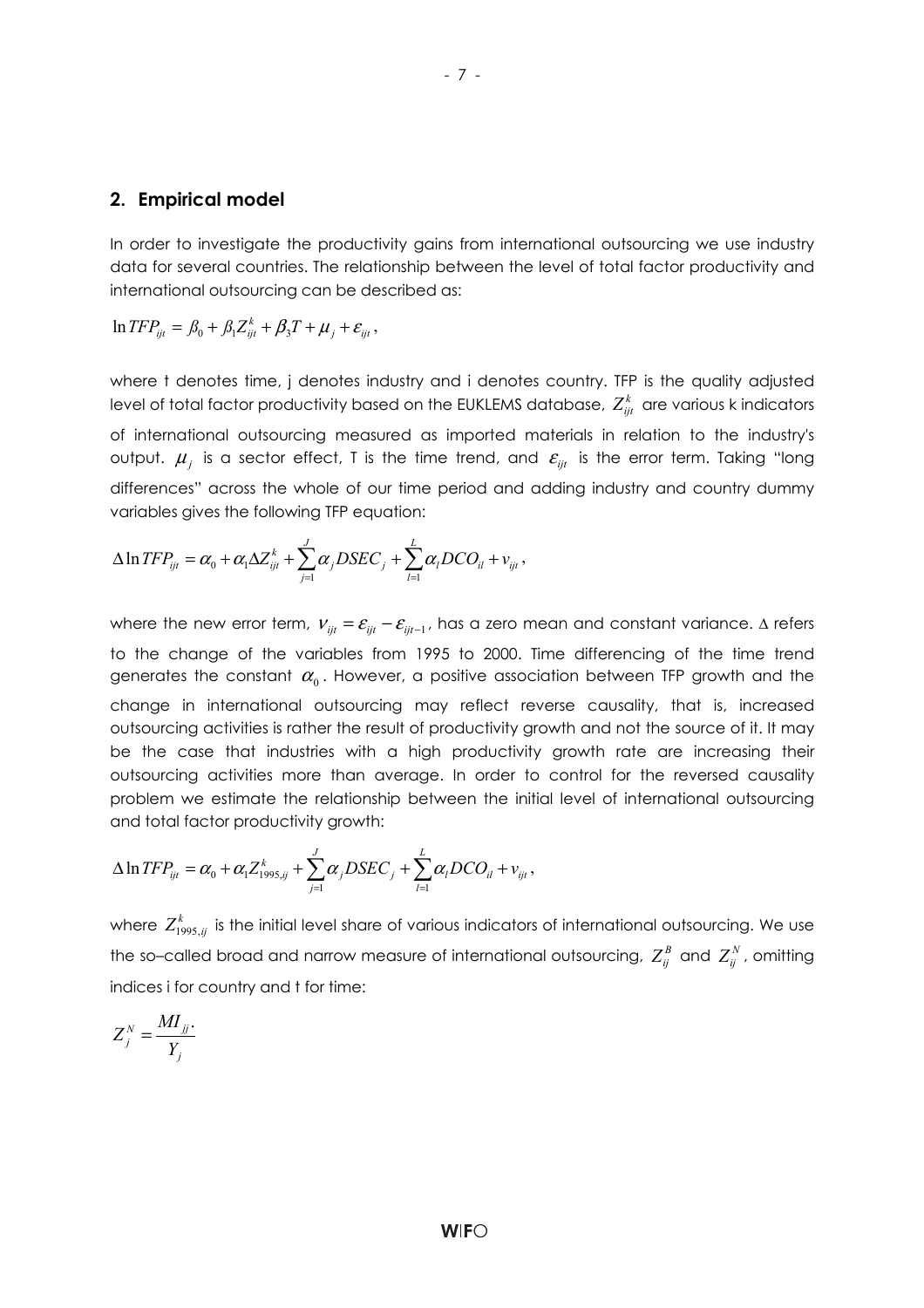$$
Z_j^B = \frac{\sum_{N=1}^N MI_{jn}}{Y_j}.
$$

MI<sub>jj</sub> denotes imported manufactured intermediates from the same industry (narrow measure), whereas M<sub>in</sub> is industry j's use of imported materials from industries n (broad measure). Yi is output in industry j. Furthermore, we disaggregate both variables by country of origin. In particular, we distinguish between high–wage on the one hand and low–wage and medium– wage countries on the other hand. We multiply each type of imported inputs ( $M_{\text{li}}$  or  $M_{\text{lin}}$ ), which are obtained from the Input-Output tables, by the respective country's (regional) import shares for total imports (M<sub>nc</sub>/M<sub>n</sub>), which are in turn obtained from trade statistics. That is, imported inputs of type (n), purchased by industry (j) from country (country group) (c) are given by omitting indices i for country and t for time:

$$
Z_{jc}^{N} = \frac{MI_{jj} \frac{M_{nc}}{M_{n}}}{Y_{j}}
$$

$$
Z_{jc}^{B} = \frac{\sum_{N=1}^{N} MI_{jn} \frac{M_{nc}}{M_{n}}}{Y_{j}}
$$

Note that we must assume that the breakdown by country of origin of intermediate imports of type (n) is the same across all of the input purchasing sectors (j). Low– and medium wage countries include the new EU member states and the NIC (China, Hong Kong, South Korea, Malaysia, Singapore, Taiwan, and Thailand) and other East Asian countries (Indonesia, India, Philippines, Brunei, Myanmar, Vietnam, Laos, and Cambodia). High–wage countries include the EU15 countries and other industrialized OECD-countries (e.g. the USA, Japan, Australia et cetera, but excluding Mexico, South Korea, and the four large new EU member states). Finally, we also employ the share of purchased services from abroad. However, it is not possible to disaggregate service imports by country of origin because of data availability. We expect a positive effect of international outsourcing on TFP since outsourcing allows firms to relocate their inefficient production activities to more efficient firms abroad. Amiti and Wei (2006) suggest that the TFP from offshoring service inputs is higher than that from offshoring material inputs because service offshoring is often associated with restructuring and organizational change.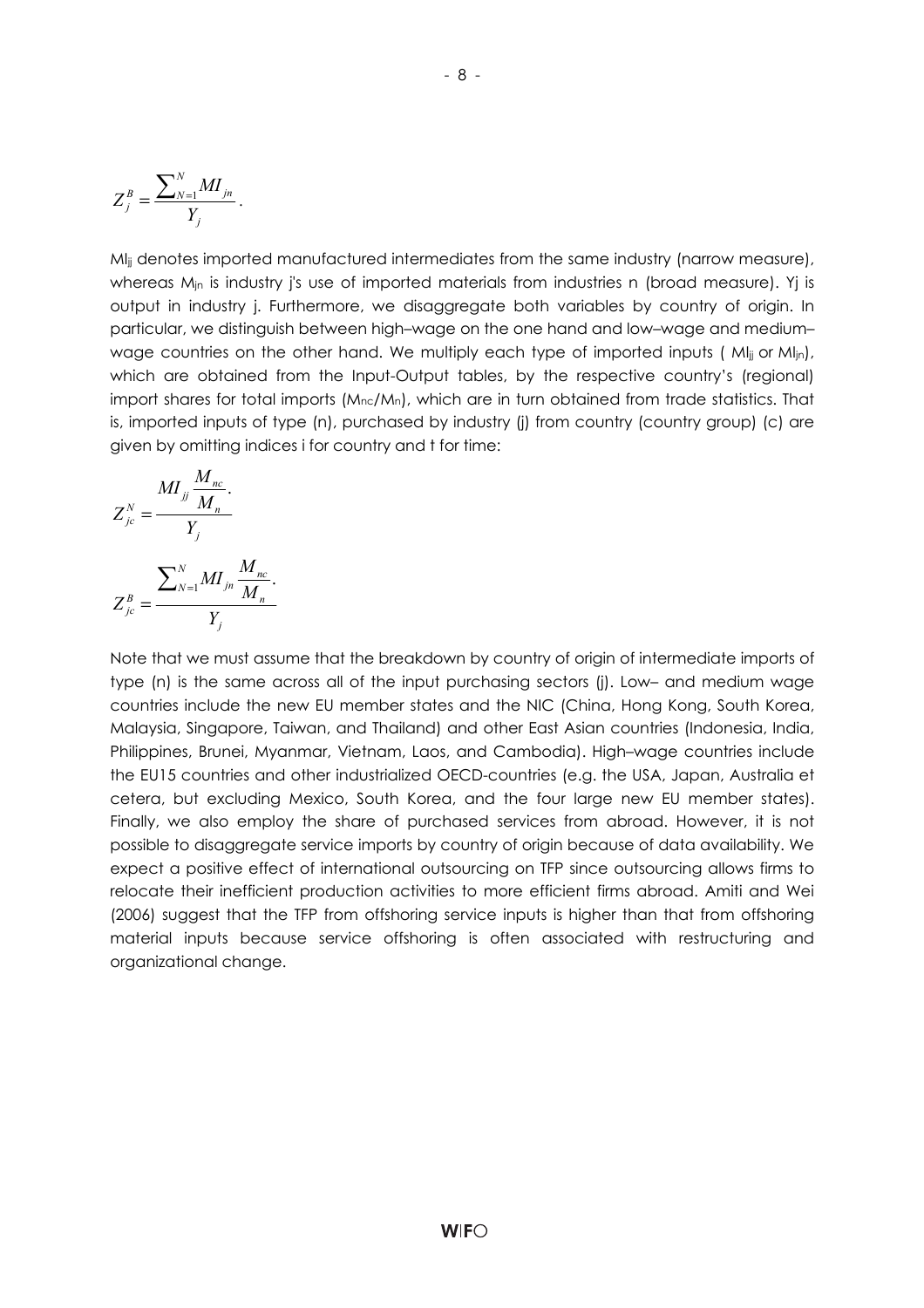Information about the use of imported materials is from the OECD Input-Output tables for the year 1995 and 2000. TFP is drawn from the EUKLEMS database (see Inklaar et al., 2008). Overall we obtain data for 14 countries (i.e. Austria, Belgium, Denmark, Finland, France, Germany, Ireland, Italy, Netherlands, Portugal, Spain, Sweden, USA and United Kingdom). Table 1 shows the summary statistics of the total sample over all industries and countries. The narrow outsourcing share is about 9.3 percent in 2000 on average across industries and countries. The corresponding share of broad international outsourcing is 18.6 percent. Table 1 also shows both the narrow and broad measure for two different regions, namely low and high–wage regions. The share of narrow outsourcing to high–wage countries is about 7.4 percent in 2000. This indicates that roughly 80 percent of the total imported materials of the 14 OECD- countries are still from other industrialized countries. Therefore, it seems unlikely that the increase in international outsourcing to low–wage countries explains much of the productivity increase in manufacturing. It can be observed that international outsourcing increased between 1995 and 2000. This holds for both the narrow and broad measure of international outsourcing of manufacturing goods as well as for the share of purchased services. Furthermore, the increase of the share of international outsourcing to low– and medium countries is more pronounced than that of the high–wage countries. Note that the outsourcing measure may underestimate the magnitude of the increase in international outsourcing because imported materials are measured in current prices. It is well known that the increase in the prices of imported materials has been less than the increase of the gross output deflator.

Table 2 displays the means across countries for each manufacturing industry. The international outsourcing of materials to low– and medium wage countries is most intensive in textiles, wearing apparel and leather and electrical and optical equipment with shares of 4.3 percent and 2.9 percent. Furthermore, the evolution of the share of international outsourcing of materials to low– and medium wage is uneven across industries. From 1995 to 2000, growth in intermediate imports was the most pronounced in transport equipment, electrical and optical equipment and in textiles, wearing apparel and leather. This is consistent with the finding of Ahn et al. (2008) for Japan and Korea. Furthermore, the share of imported service inputs is still low with a share of 2.1 percent in 2000.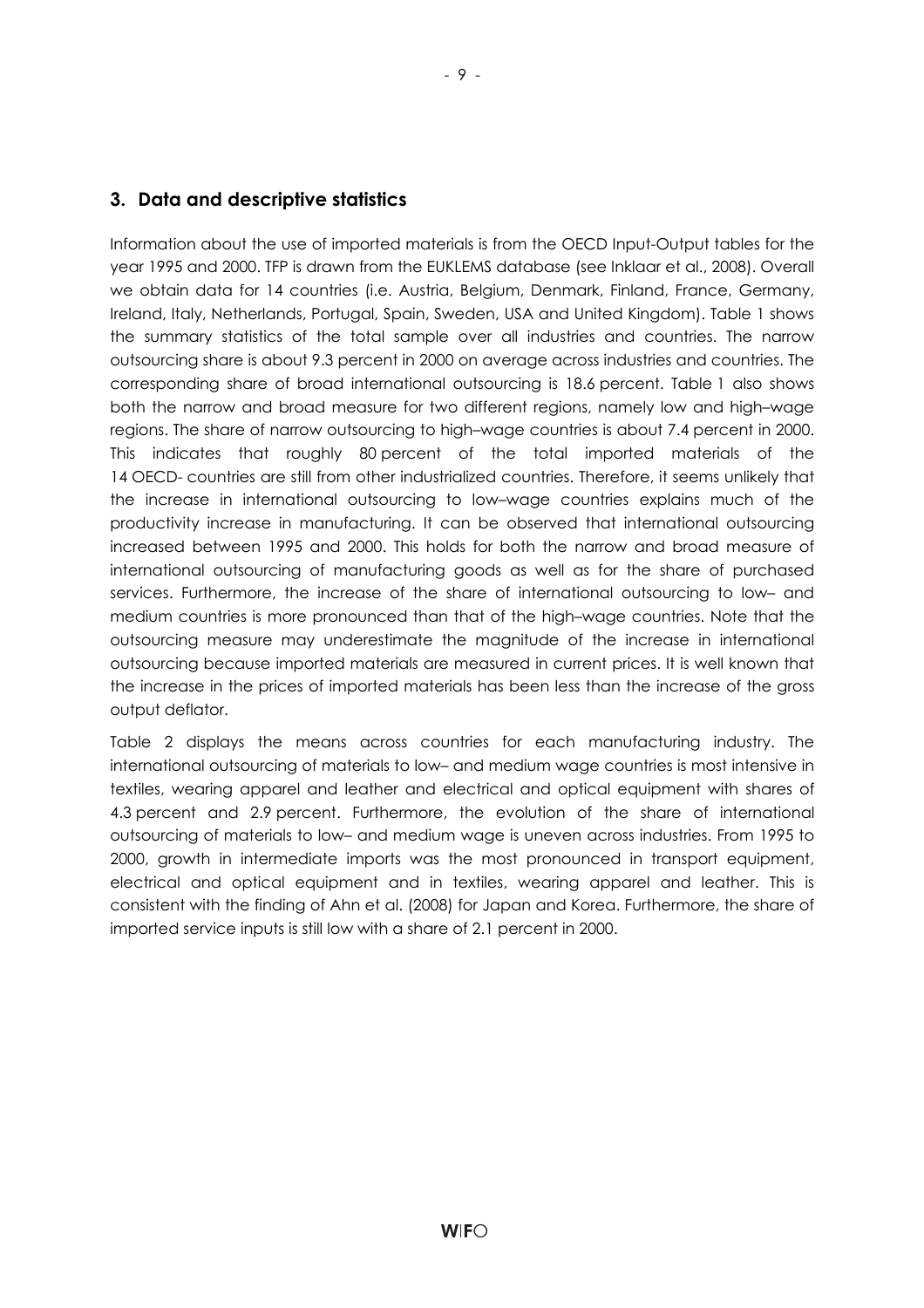#### *Table 1: Descriptive statistics (total sample)*

|                                                         | Means |      | St.dev |      | Min   |      | Max   |       |
|---------------------------------------------------------|-------|------|--------|------|-------|------|-------|-------|
|                                                         | 1995  | 2000 | 1995   | 2000 | 1995  | 2000 | 1995  | 2000  |
| Total factor productivity (2000=100)                    | 100.0 | 11.3 | 0.0    | 23.5 | 100.0 | 75.6 | 100.0 | 248.1 |
| Broad international outsourcing, % of output            | 17.7  | 18.6 | 9.9    | 10.1 | 1.8   | 1.6  | 51.1  | 52.2  |
| Broad intern, outsourcing to low-wage c., % of output   | 1.6   | 2.2  | 1.7    | 1.8  | 0.1   | 0.2  | 13.1  | 11.3  |
| Broad intern, outsourcing to high-wage c., % of output  | 15.0  | 5.1  | 8.8    | 8.9  | 1.0   | 0.9  | 45.6  | 47.8  |
| Narrow international outsourcing, % of output           | 8.6   | 9.3  | 7.1    | 7.3  | 0.1   | 0.2  | 40.4  | 37.3  |
| Narrow intern, outsourcing to low-wage c., % of output  | 0.9   | 1.2  | 1.3    | 1.5  | 0.0   | 0.0  | 9.4   | 7.9   |
| Narrow intern, outsourcing to high-wage c., % of output | 7.2   | 7.4  | 6.2    | 6.3  | 0.1   | 0.1  | 36.6  | 35.1  |
| Purchased services from abroad, % of output             |       | 2.1  | 2.5    | 4.9  | 0.1   | 0.1  | 21.9  | 49.8  |

Notes: Narrow outsourcing measure: imported intermediate materials within the industry divided by the gross output of the industry. Unweighted figures across industries and countries. The number of observations is 167.

#### *Table 2: Means of the variables by industry*

|                                                                  | 1516 | 1719  | 20    | 2122  | 24    | 25    | 26    | 2728  | 29    | 3033  | 3435  | 3637  |
|------------------------------------------------------------------|------|-------|-------|-------|-------|-------|-------|-------|-------|-------|-------|-------|
| TFP 1995 (1995=100)                                              | 100  | 100   | 100   | 100   | 100   | 100   | 100   | 100   | 100   | 100   | 100   | 100   |
| TFP 2000 (1995=100)                                              | 99.1 | 109.6 | 112.4 | 107.1 | 112.8 | 109.9 | 107.0 | 106.6 | 104.9 | 146.7 | 112.8 | 106.6 |
| Broad measure of international outsourcing in % of gross output  |      |       |       |       |       |       |       |       |       |       |       |       |
| Total share in 1995                                              | 7.0  | 23.5  | 12.6  | 13.1  | 19.4  | 22.7  | 9.3   | 18.2  | 20.3  | 24.0  | 27.0  | 15.7  |
| Total share in 2000                                              | 8.1  | 23.0  | 13.9  | 12.6  | 21.3  | 23.6  | 9.4   | 19.1  | 21.6  | 26.2  | 29.3  | 15.8  |
| Share of low-wage c. 1995                                        | 0.4  | 4.1   | 1.5   | 0.5   | 1.0   | 1.3   | 0.9   | 1.2   | 1.7   | 3.5   | 1.6   | 2.0   |
| Share of low-wage c. 2000                                        | 0.5  | 5.0   | 2.1   | 0.7   | 1.2   | 1.7   | 0.9   | 1.6   | 2.2   | 4.7   | 2.8   | 2.7   |
| Share of high-wage c. 1995                                       | 6.0  | 17.2  | 9.6   | 12.0  | 17.3  | 20.4  | 8.0   | 15.5  | 17.8  | 19.6  | 24.5  | 12.3  |
| Share of high-wage c. 2000                                       | 6.8  | 15.4  | 10.0  | 11.3  | 18.7  | 20.9  | 7.9   | 15.6  | 18.4  | 20.3  | 25.5  | 11.6  |
| Narrow measure of international outsourcing in % of gross output |      |       |       |       |       |       |       |       |       |       |       |       |
| Total share in 1995                                              | 4.5  | 16.1  | 8.7   | 9.6   | 15.1  | 3.2   | 2.8   | 7.1   | 7.6   | 12.2  | 14.1  | 2.4   |
| Total share in 2000                                              | 4.9  | 15.0  | 9.6   | 8.9   | 16.6  | 3.8   | 3.4   | 7.7   | 8.8   | 13.7  | 16.5  | 3.2   |
| Share of low-wage c. 1995                                        | 0.2  | 3.7   | 1.2   | 0.2   | 0.6   | 0.3   | 0.2   | 0.4   | 0.3   | 2.2   | 0.4   | 0.7   |
| Share of low-wage c. 2000                                        | 0.2  | 4.3   | 1.7   | 0.4   | 0.8   | 0.4   | 0.4   | 0.7   | 0.7   | 2.9   | 1.1   | 1.0   |
| Share of high-wage c. 1995                                       | 3.8  | 10.5  | 6.2   | 9.1   | 13.8  | 2.9   | 2.5   | 6.0   | 7.2   | 9.7   | 13.3  | 1.5   |
| Share of high-wage c. 2000                                       | 4.1  | 8.4   | 6.3   | 8.2   | 15.1  | 3.3   | 2.9   | 6.2   | 7.9   | 10.3  | 15.1  | 1.9   |
| Purchased services from abroad in % of gross output              |      |       |       |       |       |       |       |       |       |       |       |       |
| Purch. serv. abroad, 1995                                        | 2.0  | 1.3   | 1.0   | 2.7   | 2.7   | 1.6   | 1.5   | 1.3   | 1.5   | 1.8   | 1.2   | 1.6   |
| Purch, serv. abroad, 2000                                        | 1.4  | 1.5   | 1.0   | 4.8   | 4.7   | 1.5   | 1.3   | 1.3   | 1.6   | 2.8   | 1.5   | 1.6   |

Note: 1516=food, beverages and tobacco; 1719=textiles, wearing apparel, leather; 20=wood and products; 2122=Pulp, paper, publishing, printing; 24=chemicals; 25=rubber, plastic; 26=non-metallic mineral products; 2728=basic and fabricated metals; 29=machinery and equipment; 3033=office machinery, computers, electrical machinery, telecommunication equipment, medical, precision and optical instruments; 3435=motor vehicles, other transport equipment; 3637=furniture, manufactures nec, recycling.

Finally, Table 3 shows the magnitude of international outsourcing by country. International outsourcing of materials defined narrowly in 2000 is most intensive for Belgium, Austria and the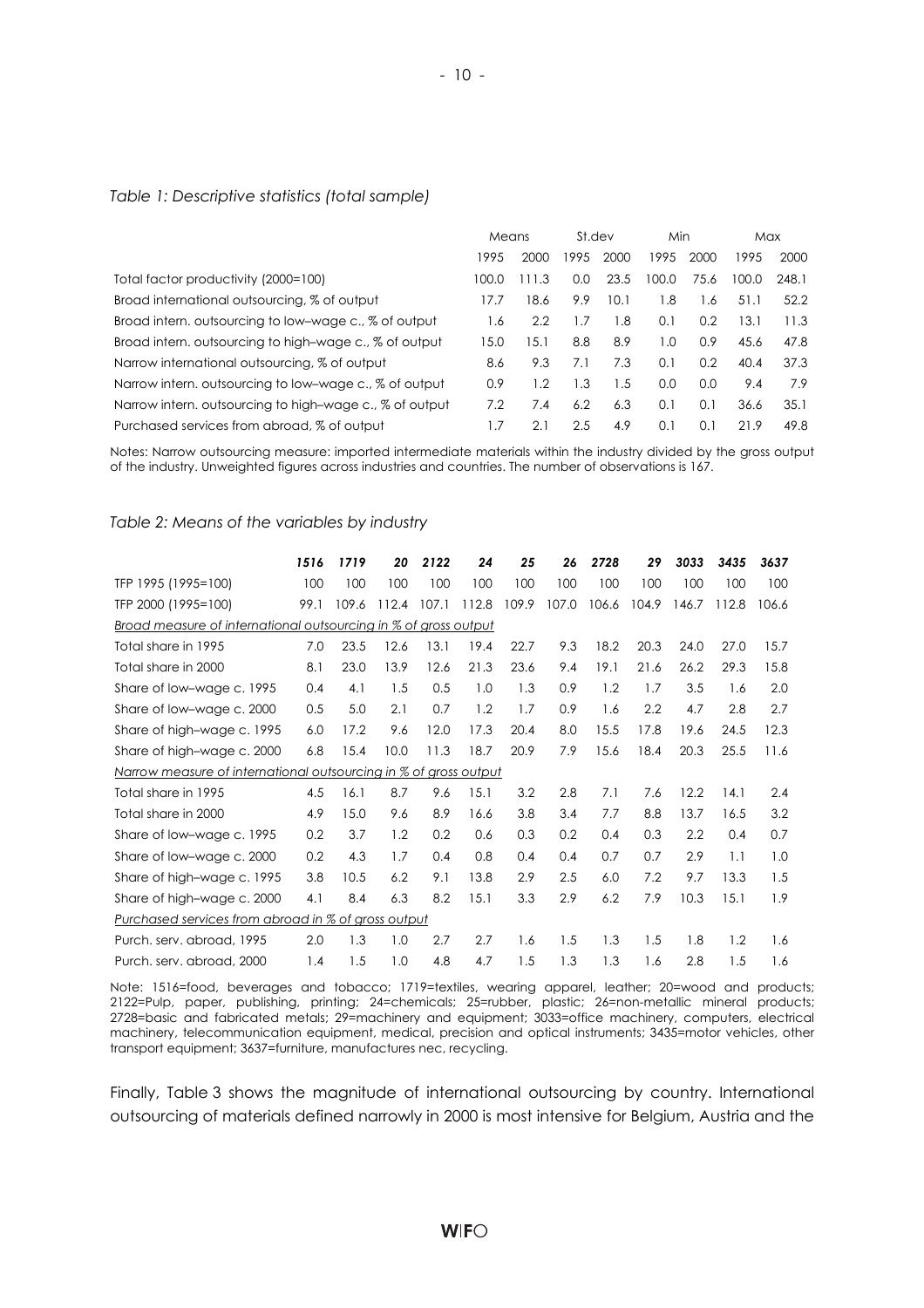Netherlands with imported intermediates accounting for 20 percent, 13 percent and 12 percent of their gross production, respectively. The magnitude of international material outsourcing does not vary excessively across the rest of the countries in turn reaching levels of approximately 8 percent of their gross output. The only exception is the United States where the narrow outsourcing share is about 3 percent on average across industries. Looking at the evolution over time we find an increase in the narrow measure of international outsourcing except for Ireland, Sweden and the United States where we observe a reduction between 1995 and 2000. Outsourcing to low– and medium wage countries increased rapidly in almost all countries, while outsourcing to high–wage countries is decreasing in six out of 14 countries. Table 3 also shows a wide variation of productivity growth in the manufacturing sector across countries.

*Table 3: Means of the variables by country* 

|                                                                  | AT   | ΒE        | DK   | FI   | FR   | DE   | IE   | IΤ        | <b>NL</b> | PL.  | ES   | SE   | US  | UK   |
|------------------------------------------------------------------|------|-----------|------|------|------|------|------|-----------|-----------|------|------|------|-----|------|
| TFP 1995 (1995=100)                                              | 100  | 100       | 100  | 100  | 100  | 100  | 100  | 100       | 100       | 100  | 100  | 100  | 100 | 100  |
| TFP 2000 (1995=100)                                              | 128  | 110       | 96   | 116  | 119  | 111  | 114  | 102       | 113       | 114  | 96   | 120  | 123 | 97   |
| Broad measure of international outsourcing in % of gross output  |      |           |      |      |      |      |      |           |           |      |      |      |     |      |
| Total share in 1995                                              | 21.3 | 26.2 22.3 |      | 16.6 | 11.3 | 11.9 | 28.8 | 13.1      | 25.6      | 17.9 | 14.6 | 17.6 | 5.5 | 14.9 |
| Total share in 2000                                              | 24.6 | 29.9      | 22.6 | 17.3 | 10.7 | 14.9 | 25.1 | 14.3      | 25.6      | 19.8 | 18.2 | 17.2 | 6.6 | 13.6 |
| Outsourcing to low-wage c. 1995                                  | 2.2  | 1.3       | 1.8  | 1.6  | 0.8  | 1.9  | 3.7  | 1.3       | 2.3       | 0.8  | 1.0  | 1.4  | 1.2 | 1.6  |
| Outsourcing to low-wage c. 2000                                  | 3.5  | 2.7       | 2.5  | 2.3  | 1.1  | 2.9  | 2.5  | 1.7       | 3.1       | 0.9  | 1.6  | 1.9  | 1.7 | 1.9  |
| Outsourcing to high-wage c. 1995                                 | 18.7 | 23.5      | 19.5 | 13.6 | 9.6  | 9.2  | 24.0 | 10.6      | 21.1      | 16.3 | 12.7 | 15.8 | 3.3 | 11.8 |
| Outsourcing to high-wage c. 2000                                 | 20.5 | 25.2      | 19.1 | 13.4 | 8.6  | 10.8 | 21.5 | 11.2 19.6 |           | 18.1 | 15.1 | 14.9 | 3.6 | 10.5 |
| Narrow measure of international outsourcing in % of gross output |      |           |      |      |      |      |      |           |           |      |      |      |     |      |
| Total share in 1995                                              | 10.8 | 16.0      | 8.5  | 8.0  | 5.6  | 6.2  | 12.8 | 7.6       | 11.8      | 8.4  | 7.3  | 7.6  | 2.6 | 7.0  |
| Total share in 2000                                              | 13.2 | 19.6      | 9.2  | 8.0  | 5.5  | 7.7  | 11.2 | 8.3       | 11.9      | 9.8  | 9.7  | 7.2  | 3.0 | 6.1  |
| Outsourcing to low-wage c. 1995                                  | 1.1  | 0.9       | 0.9  | 1.0  | 0.4  | 1.1  | 1.4  | 0.8       | 1.2       | 0.5  | 0.5  | 0.8  | 0.6 | 0.8  |
| Outsourcing to low-wage c. 2000                                  | 2.0  | 1.9       | 1.4  | 1.4  | 0.6  | 1.8  | 1.4  | 1.1       | 1.5       | 0.5  | 1.0  | 0.9  | 0.7 | 0.9  |
| Outsourcing to high-wage c. 1995                                 | 9.4  | 14.3      | 7.2  | 6.5  | 4.6  | 4.6  | 10.6 | 6.1       | 9.6       | 7.5  | 6.3  | 6.7  | 1.6 | 5.4  |
| Outsourcing to high-wage c. 2000                                 | 10.9 | 16.2      | 7.3  | 6.1  | 4.3  | 5.3  | 9.2  | 6.5       | 9.1       | 8.8  | 8.0  | 6.0  | 1.7 | 4.7  |
| Purchased services from abroad in % of gross output              |      |           |      |      |      |      |      |           |           |      |      |      |     |      |
| Purchased services abroad, 1995                                  | 1.0  | 2.3       | 1.4  | 2.7  | 0.6  | 0.6  | 7.8  | 1.1       | 1.6       | 0.9  | 1.0  | 1.8  | 0.1 | 0.7  |
| Purchased services abroad, 2000                                  | 1.0  | 2.7       | 1.5  | 1.8  | 0.5  | 0.9  | 11.6 | 1.2       | 1.9       | 0.9  | 1.6  | 2.6  | 0.1 | 0.8  |

In order to provide some first evidence for the relationship between international outsourcing and the change in TFP, we present simple scatter plots for 12 out of 14 countries and 6 out of 13 industries (see Figure 1 and Figure 2 in appendix). International outsourcing is measured as the output share of imported materials from the same industry from low–wage countries in 1995 (narrow measure). We find that both variables are positively correlated but generally not significant at the 10 percent level. This also holds for other indicators of international outsourcing.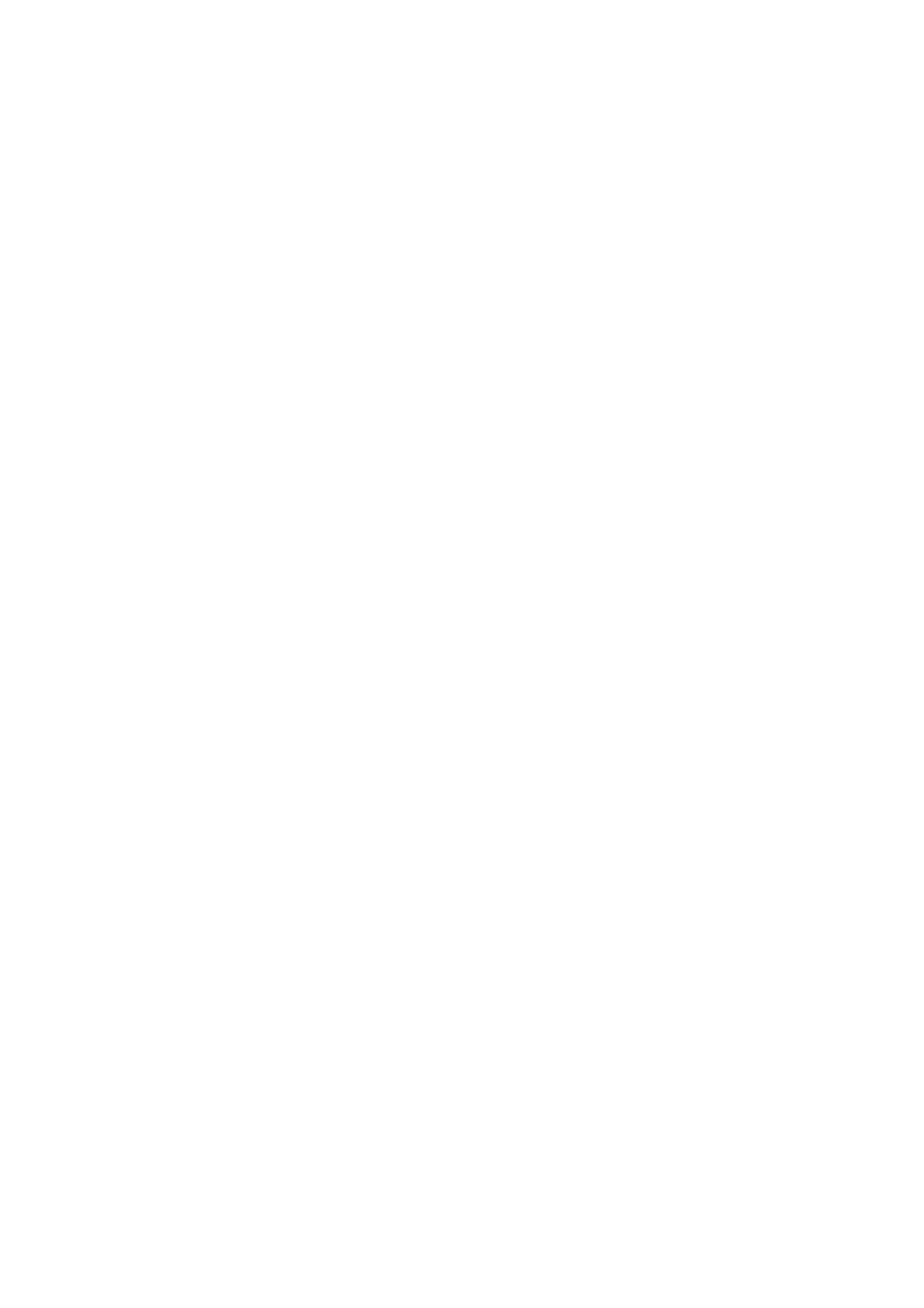#### **4. Empirical results**

Table 4 shows the OLS estimation results with total factor productivity growth as the dependent variable. In order to test the robustness of the basic regression results, we conduct a number of sensitivity and specification tests. First, all regression coefficients were re– estimated using the robust regression method in order to reduce the impact of extreme outliers that may result from errors in the outsourcing variables. Second, we checked the results of alternative specifications in which the outsourcing variable is specified as the initial level instead of its change. Third, we use both the narrow and broad measure of international outsourcing as well as a measure of outsourcing of service inputs. For each of the 14 OECD-countries, we use data on 12 industries that results in a total of 168 observations2).

- 13 -

OLS estimates show that the change in the broad measure of international outsourcing of material inputs to low–wage countries has a significant and negative impact on productivity growth. The coefficient for the broad measure of imported materials from low–wage countries becomes more significant based on the robust regression technique that controls for the effects of outliers. Therefore we conclude that the increase in international outsourcing to low wage countries is associated with a lower growth rate of technological change. The magnitude of the effects indicate that international outsourcing of material inputs has decreased TFP by 1 percentage point over 1995 - 2000, on average. However, the correlation might reflect the opposite direction of causality that is, industries with a low or declining rate of productivity growth are more likely to expand their outsourcing activities.

*Table 4: Impact of international outsourcing on the change in TFP* 

|                                                                              | <b>OLS</b>                   |              | Robust regression |         |
|------------------------------------------------------------------------------|------------------------------|--------------|-------------------|---------|
|                                                                              | Coeff.                       | $^{\dagger}$ | Coeff.            |         |
| $\Delta$ intern. outsourcing of materials, broad, % of output                | $-1.50$<br>$^\ast$           | $-1.77$      | $-1.42$           | $-4.25$ |
| $\Delta$ intern, outsourcing of mat, to low-wage c., broad, $\%$ of output   | -1.95<br>$^{\ast}$           | $-1.95$      | $-1.85$<br>$***$  | $-4.98$ |
| $\Delta$ intern, outsourcing of mat, to high-wage c., broad, $\%$ of output  | 3.35                         | 1.30         | $-1.02$           | $-0.70$ |
| $\Delta$ intern, outsourcing of materials, narrow, $\%$ of output            | $-0.20$                      | $-0.37$      | 0.16              | 0.41    |
| $\Delta$ intern, outsourcing of mat, to low-wage c., narrow, % of output     | 6.71<br>$\ddot{\phantom{1}}$ | 1.77         | $-0.59$           | $-0.32$ |
| $\Delta$ intern. outsourcing of mat. to high-wage c., narrow, $\%$ of output | $-0.63$                      | $-0.73$      | 0.29              | 0.65    |
| $\Delta$ purchased services from abroad, % of output                         | $***$<br>1.51                | 4.43         | 1.43<br>***       | 3.95    |
| Intern, outsourcing of materials, broad, % of output, 1995                   | 0.03                         | 0.09         | 0.11              | 0.54    |
| Intern, outsourcing of mat, to low-wage c., broad, % of output, 1995         | 0.04                         | 0.11         | 0.07              | 0.31    |
| Intern, outsourcing of mat, to high-wage c., broad, % of output, 1995        | $-0.92$                      | $-0.59$      | 0.60              | 0.63    |
| Intern, outsourcing of materials, narrow, % of output, 1995                  | 0.11                         | 0.32         | 0.05              | 0.24    |
| Intern, outsourcing of mat, to low-wage c., narrow, % of output, 1995        | $-1.25$                      | $-0.65$      | 1.14              | 0.98    |
| Intern, outsourcing of mat, to high-wage c., narrow, % of output, 1995       | 0.16                         | 0.42         | $-0.04$           | $-0.16$ |
| Purchased services from abroad, % of output, 1995                            | 2.30                         | 3.31         | 2.17              | 3.67    |

Notes: \*\*, \*\* and \* denote significance at the 1 percent, 5 percent and 10 percent level. Sector and country dummy variables are included.

l

<sup>2)</sup> Data for industry NACE 23 is excluded because the data seems to be erratic.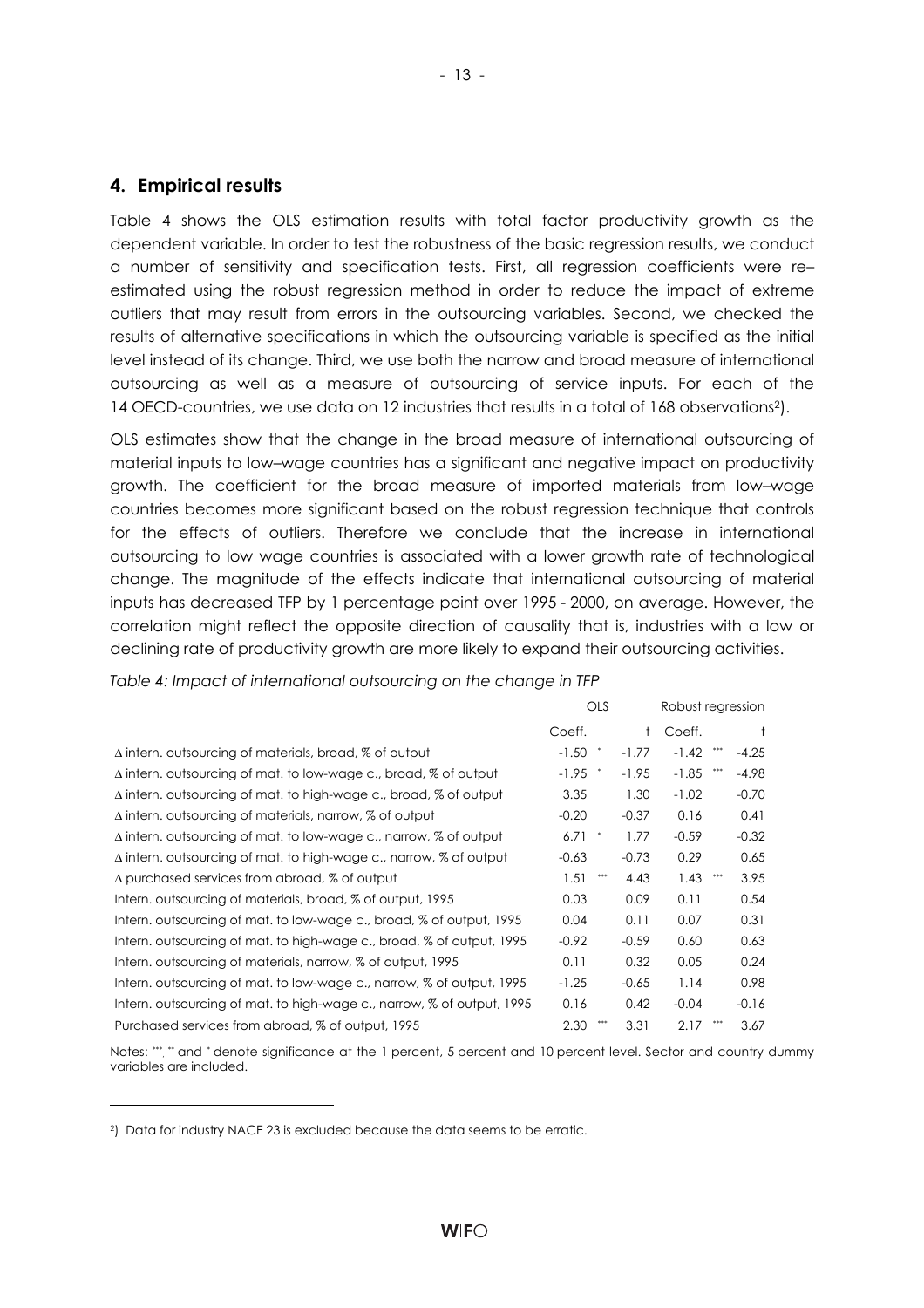While the broad measure of international outsourcing to low– and medium wage is significantly negatively related to TFP growth, the narrow measure of international outsourcing to low– and medium is positively related to TFP growth but only marginally significant. Overall the results indicate that the TFP effect of the change in international outsourcing of materials is sensitive to the definition of outsourcing. Furthermore, we find that international outsourcing to high–wage countries does not have an impact on productivity growth. This holds for both the narrow and broad measure of international outsourcing. When international outsourcing of manufactured inputs is measured by the initial level we find that TFP growth is unrelated to the magnitude of international outsourcing.

Concerning outsourcing of service inputs, we find a significant and positive impact of both the initial share of purchased services from abroad as well as the change in purchased services from abroad on TFP growth. The coefficient on the change in purchased services amounts to 1.51 and is significant at the 1 percent significance level using OLS estimates. In order to provide an indication of the magnitude of the results we calculate the contribution of the change in purchased services on TFP growth. Given the coefficient and the average change in the share of imported services over the sample we find that international outsourcing of service inputs has increased TFP by 2.4 percentage points over the sample period. Given the productivity growth of 11 percent between 1995 and 2000, international services outsourcing accounted for 20 percent of the growth of total factor productivity in the manufacturing sector in the selected OECD-countries. Amiti and Wei (2006), find for the U.S that service outsourcing accounted for 11 percent to 13 percent of the total growth in labor productivity in the manufacturing sector from 1992 - 2000.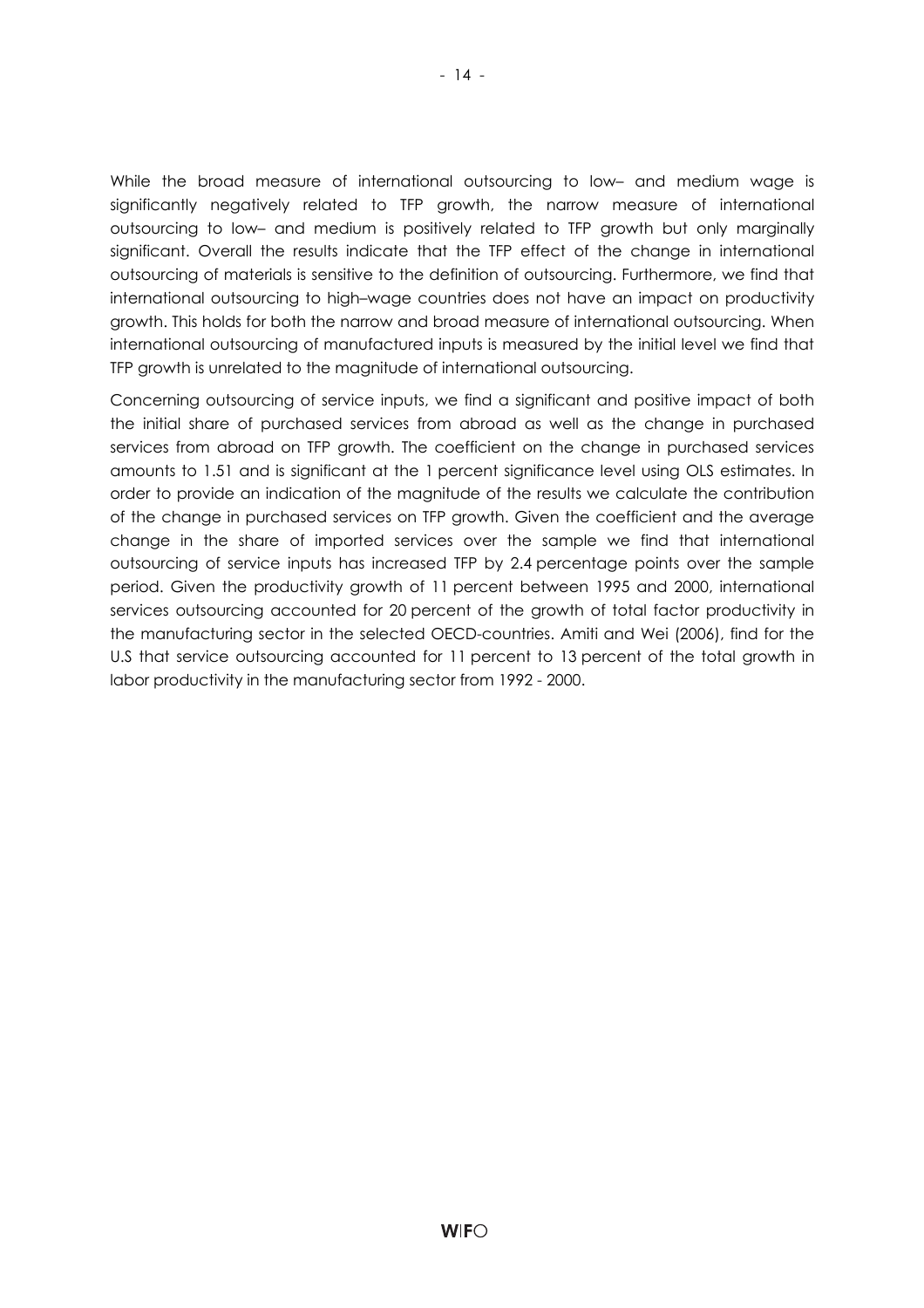#### **5. Conclusions**

This paper presents further insights into the productivity effects of the international outsourcing of services and materials. We estimate the relationship between the change in TFP and various indicators of international outsourcing based on a sample of manufacturing industries for 14 OECD-countries from 1995 - 2000. A key feature of our analysis is the use of disaggregated bilateral trade data enabling in turn a separation between purchased services from high– and low–wage countries. The results for 14 OECD-countries controlling for industry and country effects show, that while the narrow measure of international outsourcing of manufactured inputs is not significant, the broad measure of international outsourcing to low–wage countries is significantly negatively related to the change in TFP. In terms of the magnitude of its impact, the results suggest that outsourcing to low–wage countries has decreased TFP growth by about 1 percentage point from 1995 - 2000, on average.

Furthermore, while the narrow measure of international outsourcing of materials is not important, the change in purchased services from abroad has a significant and positive effect on TFP growth. The magnitude of the effects indicate that international outsourcing of service inputs has increased TFP by 2.4 percentage points over the sample period. Given the productivity growth of 11 percent from 1995 - 2000, the increase in the intensity of international services outsourcing accounted for 20 percent of the growth of total factor productivity in the manufacturing sector in the 14 OECD-countries.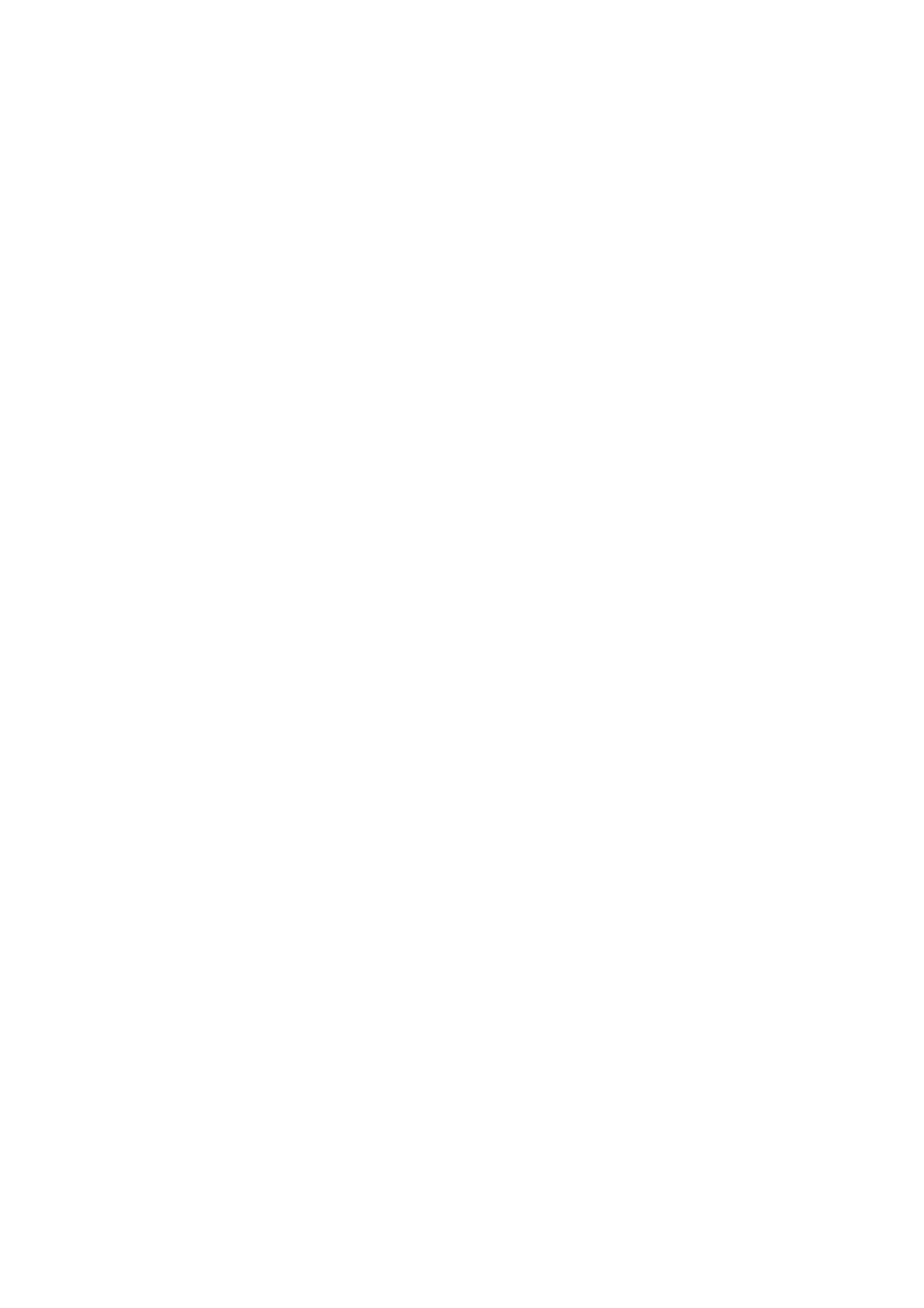#### **6. References**

- Ahn, S., Fukao, K. and Ito K. (2008), Outsourcing in East Asia and its impact on the Japanese and Korean Labour Markets, OECD Trade Policy Working Papers, 65.
- Amiti, M. and Wei S. J. (2006), Service Offshoring and Productivity: Evidence from the United States, NBER Working Paper No. 11926. Cambridge, MA: National Bureau of Economic Research.
- Egger, H. and Egger P. (2006), International outsourcing and the productivity of low–skilled labor in the EU, Economic Inquiry 44, pp. 98–108.
- Egger P., Pfaffermayr M. and Wolfmayr–Schnitzer Y. (2001), The international fragmentation of Austrian manufacturing: The effects of outsourcing on productivity and wages, North American Journal of Economics and Finance 12, 3, pp. 257–272.
- Falk, M. and Wolfmayr Y. (2008), Services and materials outsourcing to low–wage countries and employment: empirical evidence from EU countries, Structural Change and Economic Dynamics 19, 1, pp. 38–52.
- Feenstra R. C. and Hanson G. (1999), The Impact of Outsourcing and High–technology Capital on Wages: Estimates for the United States, 1979–1990, Quarterly Journal of Economics 114, pp. 907–940.
- Girma, S. and Görg H. (2004), Outsourcing, foreign ownership and productivity: Evidence from UK establishment level data, Review of International Economics 12, pp. 817–832.
- Görg, H., Hanley, A. and Strobl E. (2008), Productivity effects of international outsourcing: evidence from plant–level data, Canadian Journal of Economics 41, 2, pp. 670–688.
- Görg, H. and Hanley A. (2005), International Outsourcing and Productivity: Evidence from the Irish Electronics Industry, North American Journal of Economics and Finance 16, 2, pp. 255–269.

Inklaar, R, Timmer M. P. and Van Ark, B. (2008), Market services productivity, Economic Policy 23, 53, pp. 139–194.

- Olsen, K. B. (2006), Productivity Impacts of Offshoring and Outsourcing: A Review, OECD Science, Technology and Industry Working Papers 2006/1.
- Ten Raa, T. and Wolff E. N. (2001), Outsourcing of Services and the Productivity Recovery in U.S. Manufacturing in the 1980s and 1990s, Journal of Productivity Analysis 16, 2, 149–165.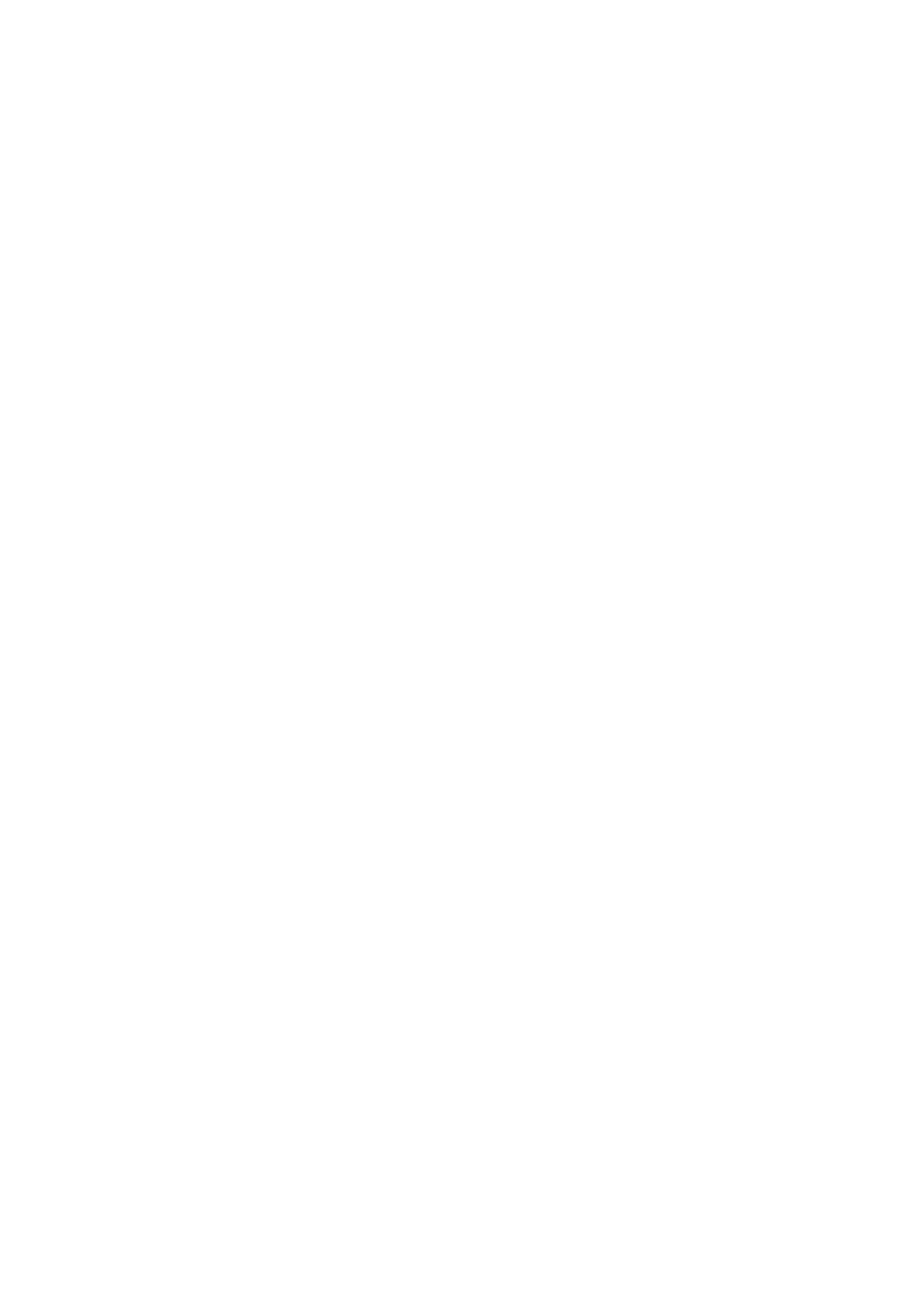#### **7. Appendix**

*Figure 1: Relationship between the share of narrow international outsourcing in 1995 and TFP growth between 1995 - 2000* 

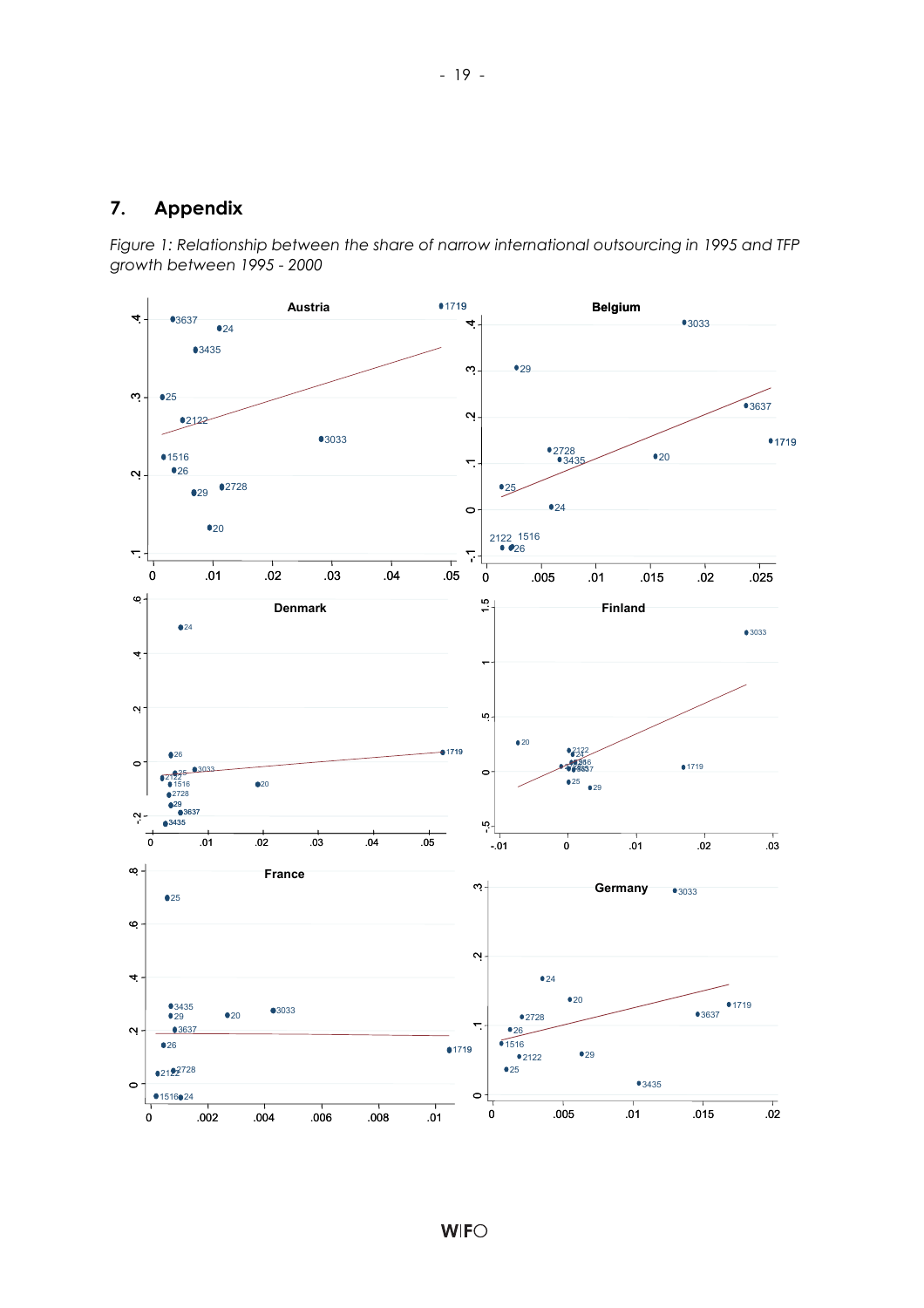#### *Figure 1/continued*